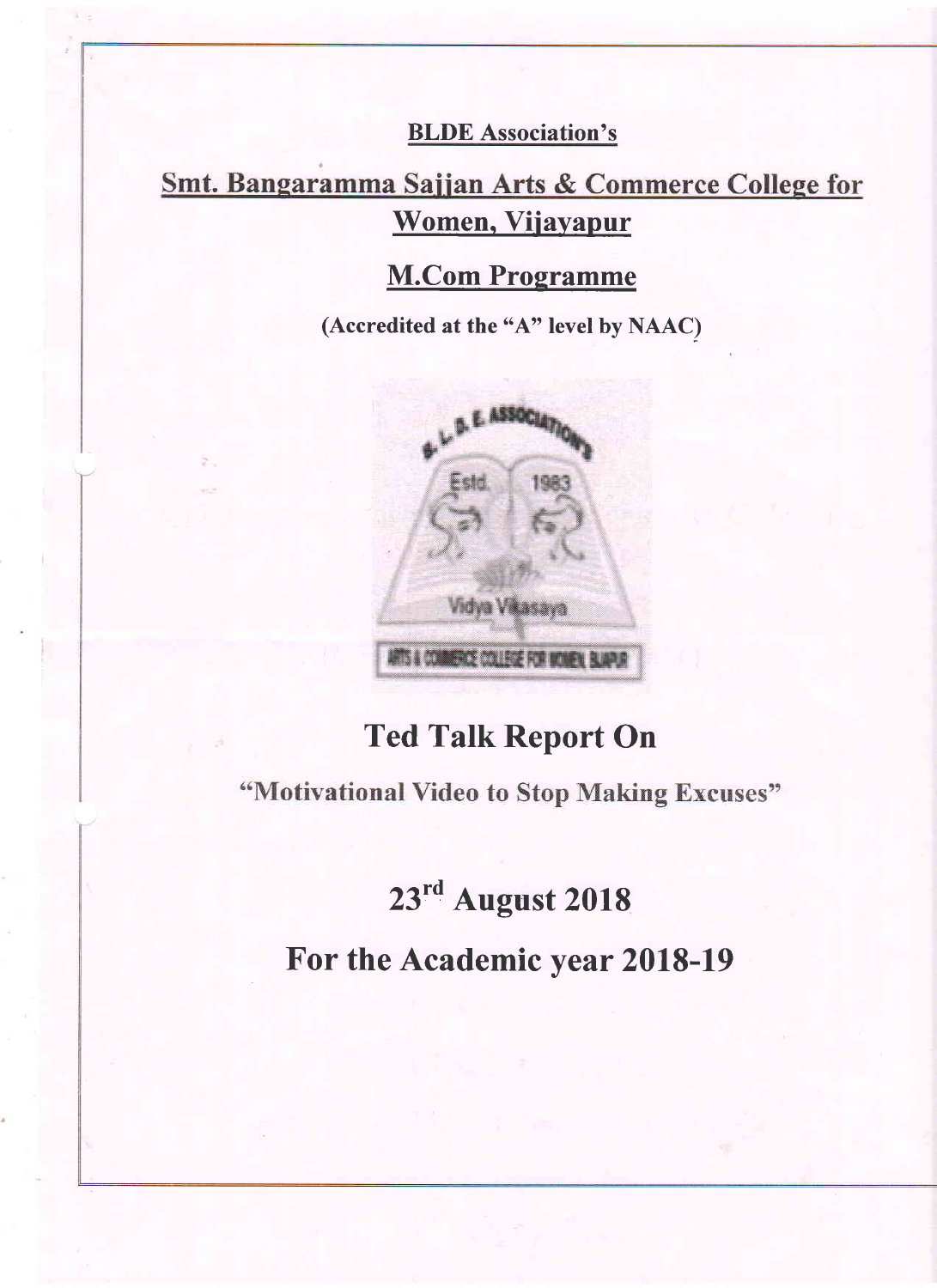## **M.Com Programme**

#### TED TALK

on

# "Motivational Video to Stop Making Excuses"

M.Com programme 3<sup>rd</sup> semester student conducted Ted Talk on No Excuses on 23<sup>rd</sup> August 2018.





Before you make your next excuse, ask yourself this: What can I do to improve?

Be honest with yourself about what you can do better, and you can free yourself of the blame and the denial that is sure to hold you back. Take responsibility for your actions, and you can live an ' incredible life of integrity. Make time to create positive momentum, and you will keep moving forward. It is within your power to make big things happen.

In life we our self stops ourselves from doing something, its oneself we stop thinking about doing something in life and to achieve something we stop ourselves that we cannot do anything. We all have the same amount of time as all the achievers had, so we make one or the other reasons to skip from doing and become lazy and we go on complaining about we don't have time to do.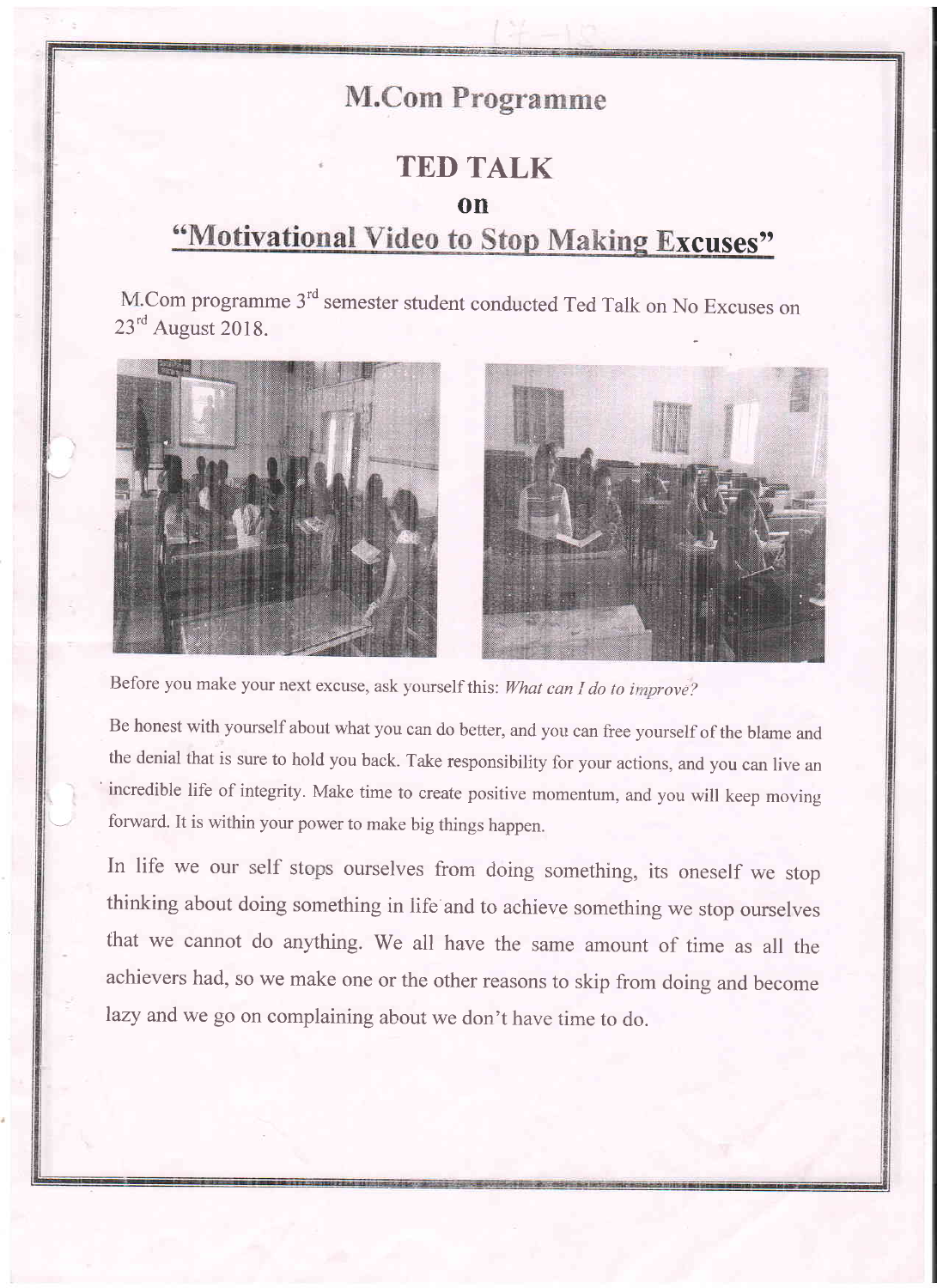If we get jealous by seeing the successful person, its our fault that we did not work hard for getting what we needed. We have to work hard for achieving what we personally need. We always have many excuses to do like we will start from tomorrow, tomorrow not it's the time i.e. we have to do what we are supposed to do it today itself.



Though we have knowledge, skills, time and will power to achieve something we always make excuses to move away from it.

If we want to achieve something in life we need to give concentration and we should not make any excuses to skip away from doing something.

Dr. J.R.Kotnal<br>*i* sad of the Department M.Com. Programme **BLDE Association's** BLDE Association<br>Timt, Bangaramma Sajjan Arts & nt, Bangaramma Sajjanom.<br>Commerce College for Woman, merce College ton 101.

Principal,

M.Com. Programme **BLDE** Association's Smt. Bangaramma Sajjan Arts & Commerce College for \ \ \ \